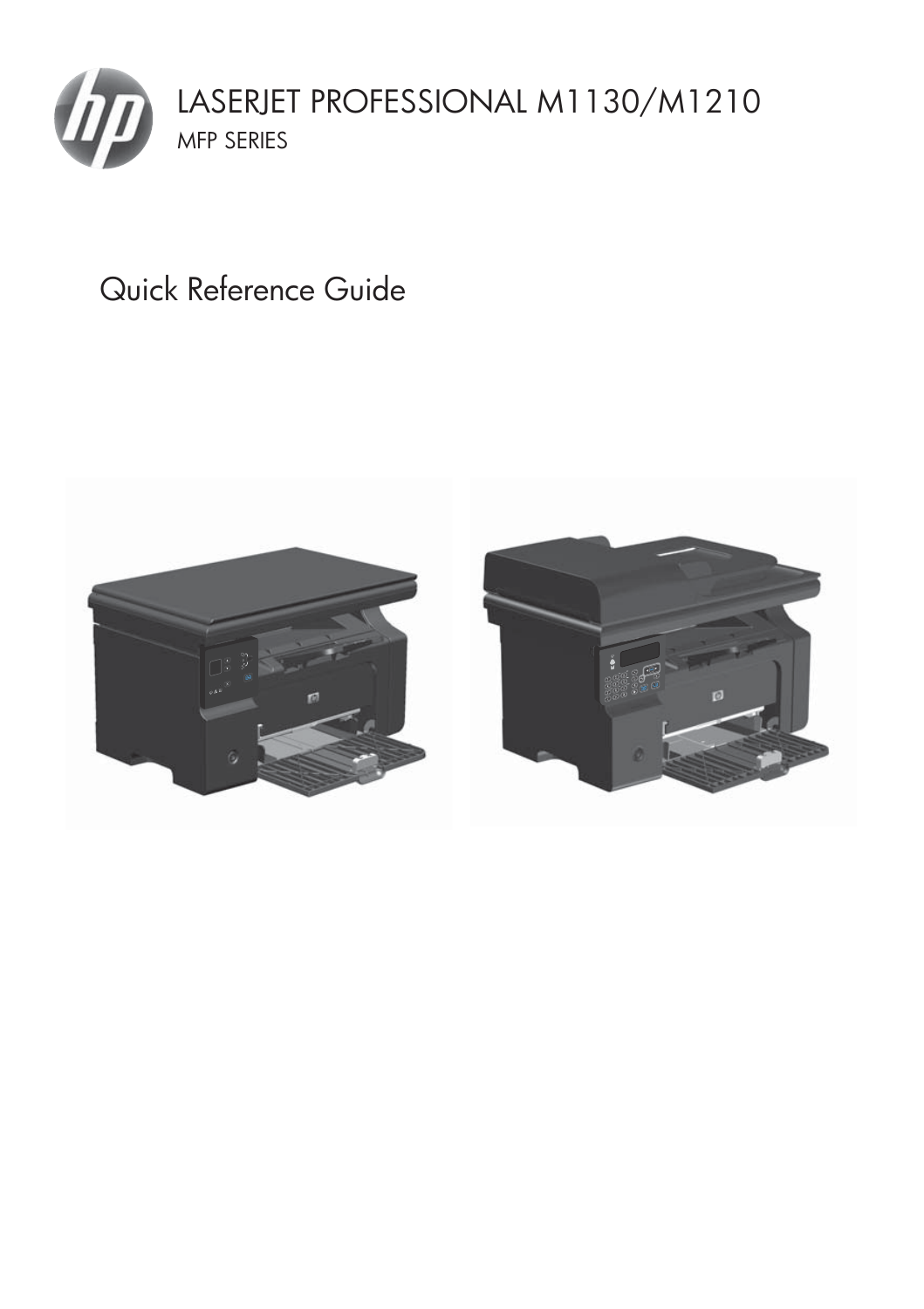## **Print on special paper, labels, or transparencies with Windows**

- **1.** On the **File** menu in the software program, click **Print**.
- **2.** Select the product, and then click the **Properties** or **Preferences** button.

| Eile | Edit    | View | Insert | Format | _ __Tools | Table |
|------|---------|------|--------|--------|-----------|-------|
|      | Close   |      |        |        |           |       |
|      | Save As |      |        |        |           |       |
| B    | Print.  |      |        |        | Ctrl+P    |       |
|      |         |      |        |        |           |       |

| Idle<br>Status:<br>Find Printer<br>HP LaserJet Professional M1212nf MFP<br>Type:<br>LPT1:<br>Where:<br>Print to file<br>Manual duplex<br>Comments<br>Copies<br>Page range<br>Number of copies:<br>(a) All<br>n<br>Selection<br>C Current page<br>V Collabe<br>Pages:<br>в<br>k<br>þ<br>Enter page numbers and/or page ranges<br>separated by commas. For example, 1,3,5-12<br>Zoom<br>۳<br>Print what:<br>Document<br>Pages per sheet:<br>1 page<br>٠<br>Print:<br>All pages in range<br>Scale to paper sige:<br>No Scaling | Printer<br>Name: | HP Laser Jet Professional M1212nf MEP | Properties<br>۳         |
|-----------------------------------------------------------------------------------------------------------------------------------------------------------------------------------------------------------------------------------------------------------------------------------------------------------------------------------------------------------------------------------------------------------------------------------------------------------------------------------------------------------------------------|------------------|---------------------------------------|-------------------------|
|                                                                                                                                                                                                                                                                                                                                                                                                                                                                                                                             |                  |                                       |                         |
|                                                                                                                                                                                                                                                                                                                                                                                                                                                                                                                             |                  |                                       | 뉘                       |
|                                                                                                                                                                                                                                                                                                                                                                                                                                                                                                                             |                  |                                       | $\pmb{\mathrm{v}}$<br>× |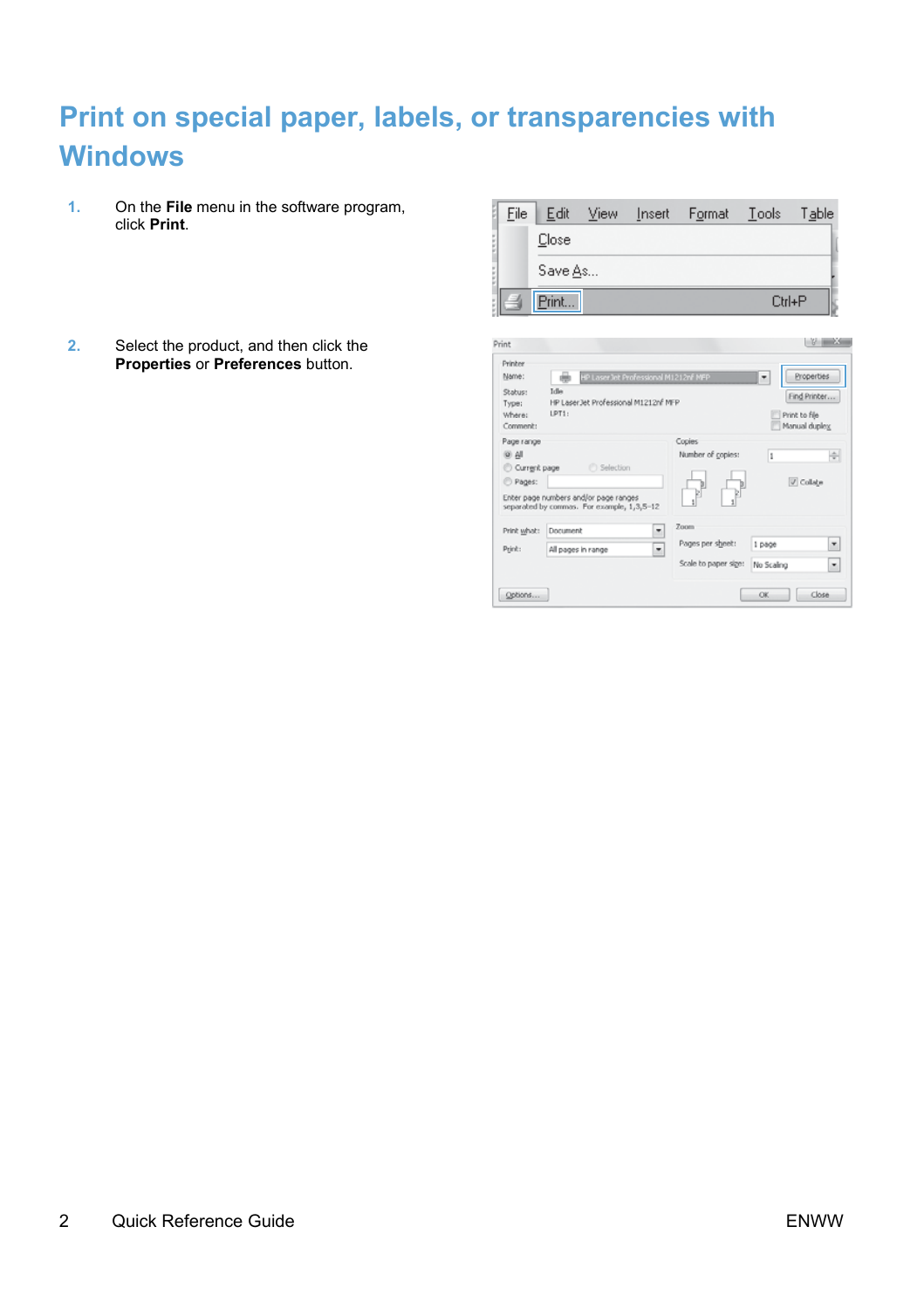**3.** Click the **Paper/Quality** tab.

| Advance: Paper/Quality Effects Finishing Services         |                                          |
|-----------------------------------------------------------|------------------------------------------|
| Print Tack Quick Sets                                     |                                          |
| RTITZ                                                     | Delete<br>٠                              |
| Paper Options                                             |                                          |
| Size in:                                                  | н                                        |
| Letter<br>Custom                                          |                                          |
| Use Different Paper/Covers                                |                                          |
| Source in                                                 |                                          |
| Auto Select<br>٠                                          |                                          |
| Type in:                                                  | 8.5 by 11 inches                         |
| Plain Paper<br>٠                                          |                                          |
| V Show important instructions for printing on short media | Print Quality                            |
|                                                           |                                          |
|                                                           | FaufRes 600<br>٠                         |
|                                                           |                                          |
|                                                           | EconoMode<br>(May Save Print Cartridges) |
|                                                           |                                          |
|                                                           |                                          |
| $\omega$                                                  |                                          |

**4.** From the **Type is** drop-down list, select the type of paper you are using, and click the **OK** button.

| Untified                                                    | Save<br>٠                  |
|-------------------------------------------------------------|----------------------------|
| Paper Options                                               |                            |
| Size in:<br>Letter                                          | н                          |
| Custom<br>V Use Different Paper/Covers                      |                            |
| <b>Fannit Cover</b>                                         |                            |
| Fest Page                                                   |                            |
| <b>Other Pages</b>                                          |                            |
| Last Page                                                   | 8.5 by 11 inches           |
| <b>Back Cover</b>                                           |                            |
| Source in                                                   | Print Quality              |
| Auto Select                                                 | ۰                          |
| Toron in                                                    | Fauffies 600               |
| Plain Paper                                                 | ٠<br>EconoMode             |
|                                                             | May Save Print Cartridges) |
| [7] Show important instructions for printing on short media |                            |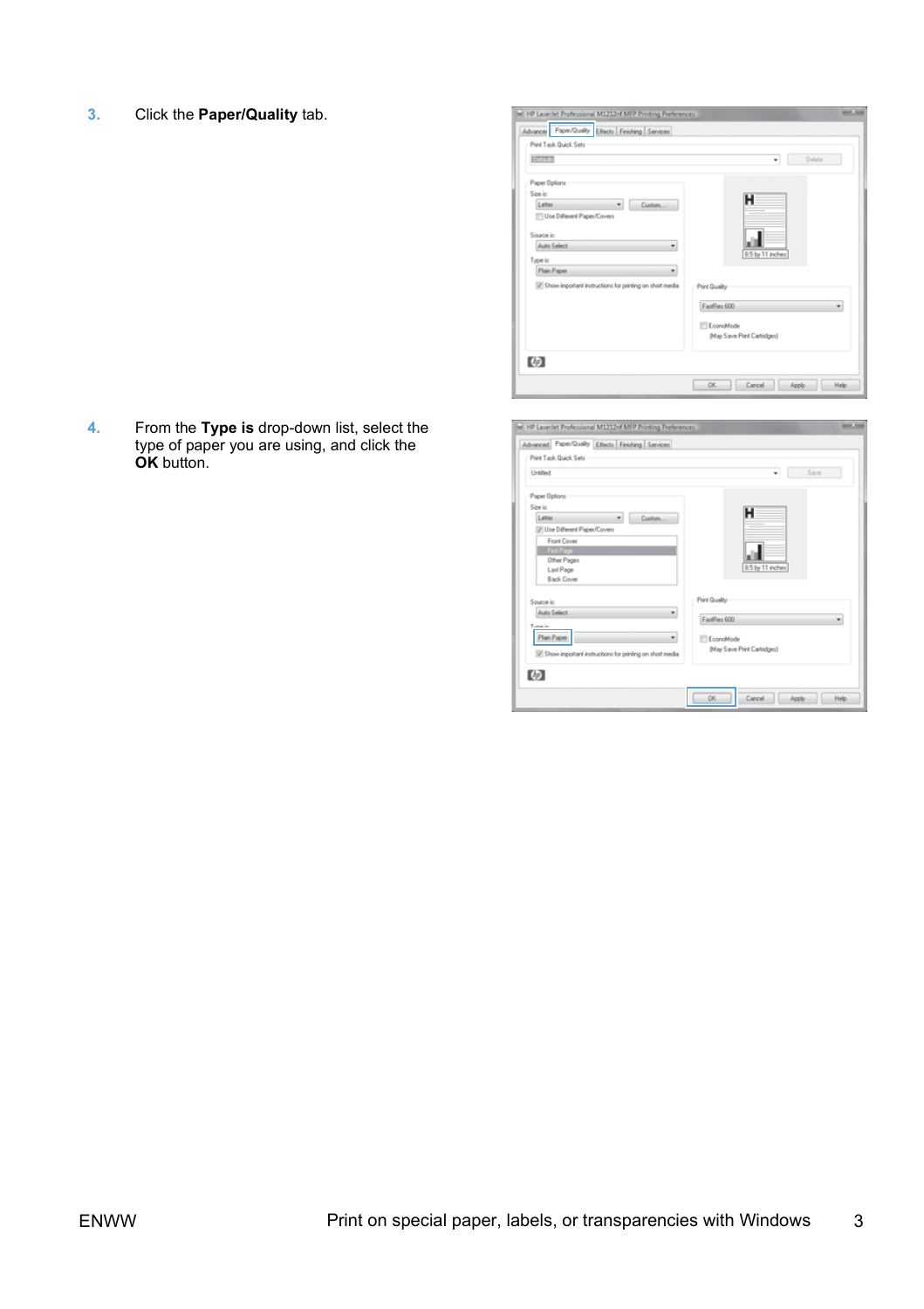### **Manually print on both sides (duplex) with Windows**

**1.** Load paper face-up in the input tray.



- **2.** On the **File** menu in the software program, click **Print**.
- **3.** Select the product, and then click the **Properties** or **Preferences** button.

| File | Edit    | <b>View</b> | Insert | Format |           | Table |
|------|---------|-------------|--------|--------|-----------|-------|
|      | Close   |             |        |        |           |       |
|      | Save As |             |        |        |           |       |
| e    | Print   |             |        |        | $C$ trl+P |       |

| Printer<br>Name:                                  | HP Laser Jet Professional M1212nf MEP                                                            |                                                  | Properties<br>٠                                 |
|---------------------------------------------------|--------------------------------------------------------------------------------------------------|--------------------------------------------------|-------------------------------------------------|
| Status:<br>Type:<br>Where:<br>Comments            | <b>Tribe</b><br>HP Laser Jet Professional M1212nf MFP<br>LPT1:                                   |                                                  | Find Printer.<br>Print to file<br>Manual duplex |
| Page range<br>(a) All<br>C Current page<br>Pages: | Selection<br>Enter page numbers and/or page ranges<br>separated by commas. For example, 1,3,5-12 | Copies<br>Number of copies:<br>þ                 | 뉘<br>Ŀ<br>V Collabe                             |
| Print what:<br>Print:                             | ۳<br>Document<br>÷<br>All pages in range                                                         | Zoom<br>Pages per sheet:<br>Scale to paper size: | 1 page<br>۰<br>No Scaling<br>۰                  |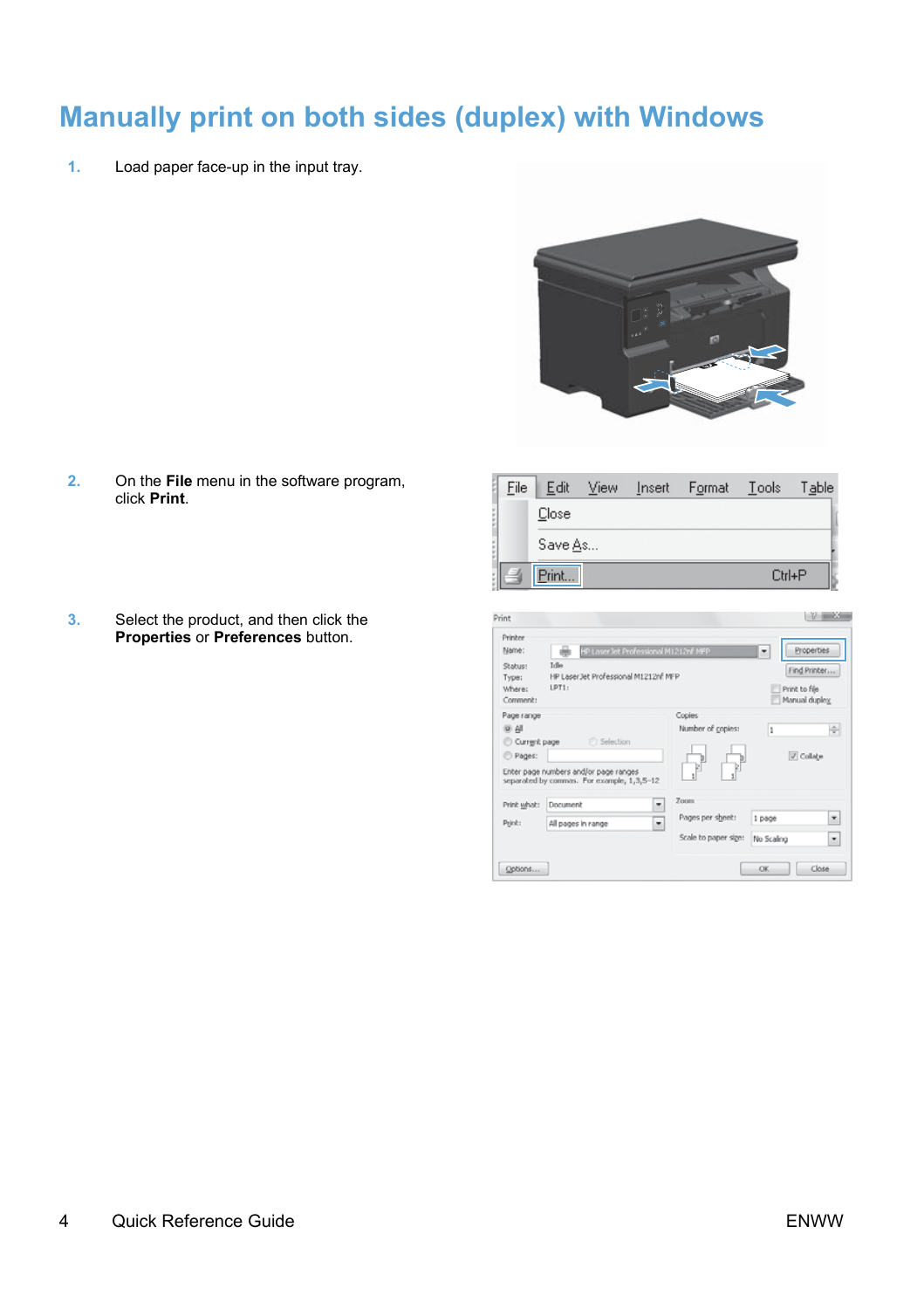**4.** Click the **Finishing** tab.

**5.** Select the **Print on both sides (manually)** check box. Click the **OK** button to print the first side of the job.

**6.** Retrieve the printed stack from the output bin, and, maintaining the paper orientation, place it with the printed-side facing down in the input tray.

**7.** At the computer, click the **Continue** button to print the second side of the job.







ENWW Manually print on both sides (duplex) with Windows 5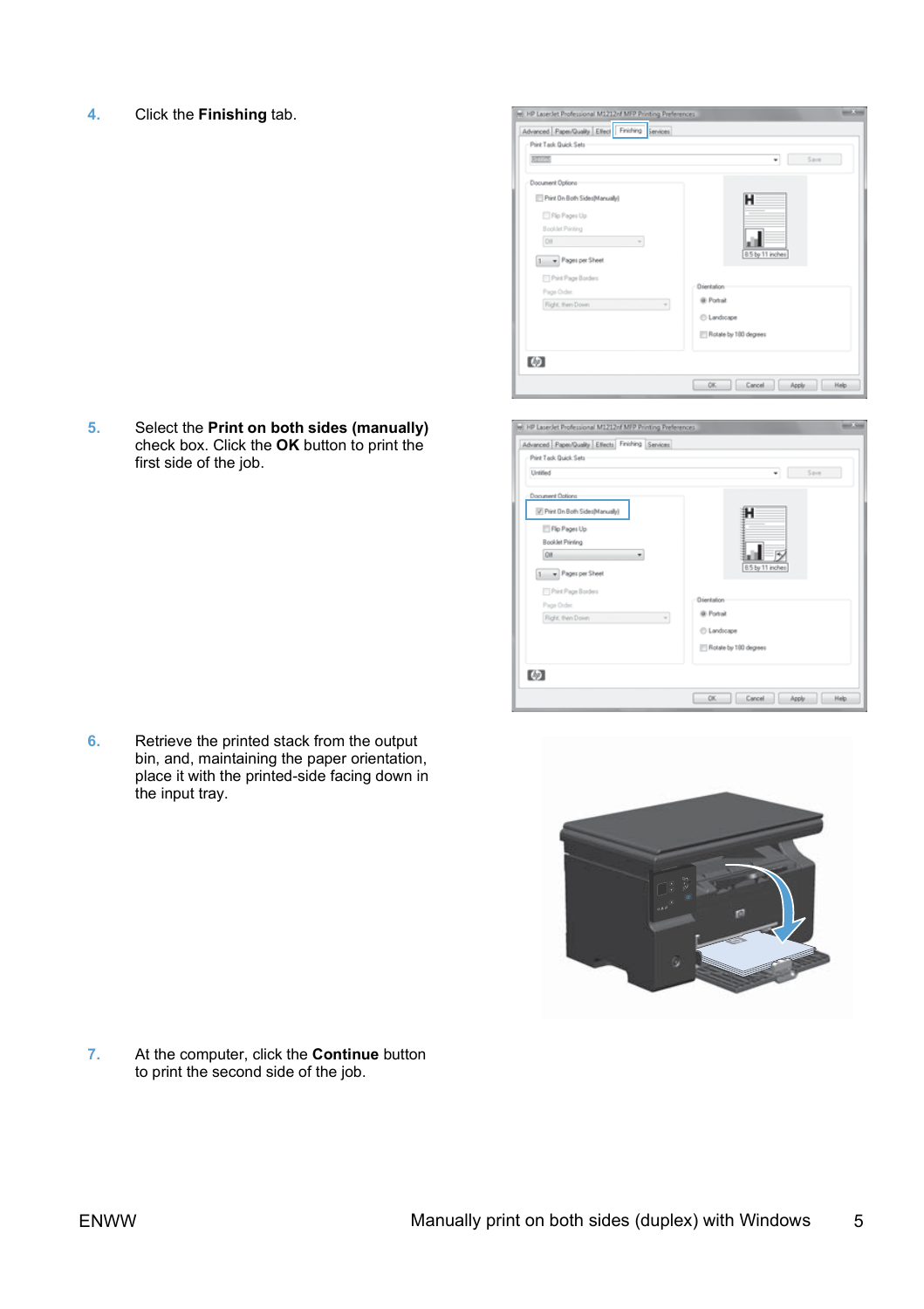### **Create a booklet with Windows**

- **1.** On the **File** menu in the software program, click **Print**.
- **2.** Select the product, and then click the **Properties** or **Preferences** button.

**3.** Click the **Finishing** tab.

| File                                                       | Edit                                                                                                                                   | View             | Insert                                                                        | Format                                                            | Tools                | Table                                                        |
|------------------------------------------------------------|----------------------------------------------------------------------------------------------------------------------------------------|------------------|-------------------------------------------------------------------------------|-------------------------------------------------------------------|----------------------|--------------------------------------------------------------|
|                                                            | Close                                                                                                                                  |                  |                                                                               |                                                                   |                      |                                                              |
|                                                            | Save As                                                                                                                                |                  |                                                                               |                                                                   |                      |                                                              |
|                                                            | Print                                                                                                                                  |                  |                                                                               |                                                                   | Ctrl+P               |                                                              |
| rint                                                       |                                                                                                                                        |                  |                                                                               |                                                                   |                      | $8 - 25$                                                     |
| Printer<br>Name:<br>Status:<br>Type:<br>Where:<br>Comment: | 曲<br>Idle<br>LPT1:                                                                                                                     |                  | HP Laser Jet Professional M1212nf MFP<br>HP LaserJet Professional M1212nf MFP |                                                                   | ٠                    | Properties<br>Find Printer<br>Print to file<br>Manual duplex |
| Page range<br>@ All<br>C Current page<br>Pages:            | Enter page numbers and/or page ranges<br>separated by commas. For example, 1,3,5-12                                                    | <b>Selection</b> |                                                                               | Copies<br>Number of copies:                                       | l.                   | ÷<br>V Colate                                                |
| Print what:<br>Print:                                      | Document<br>All pages in range                                                                                                         |                  | ٠<br>٠                                                                        | Zoom<br>Pages per sheet:<br>Scale to paper sige:                  | 1 page<br>No Scaling | ۰<br>۰                                                       |
| Options                                                    |                                                                                                                                        |                  |                                                                               |                                                                   | OK                   | Close                                                        |
| R7777                                                      | HP LaserJet Professional M1212rd MFP Printing Preferences<br>Advanced Paper/Quality Effect Finishing Services<br>Print Tack Quick Sets |                  |                                                                               |                                                                   | ٠                    | $-25$<br>Save                                                |
| Document Options<br>los                                    | Print On Both Sides(Manually)<br>Fip Pages Up<br>Booklet Printing<br>1 v Pages per Sheet                                               |                  |                                                                               | н                                                                 | 8.5 by 11 inches     |                                                              |
|                                                            | Pint Page Borders<br>Page Order<br>Right, then Down v                                                                                  |                  |                                                                               | Orientation<br>@ Portrait<br>C Landscape<br>Rotate by 100 degrees |                      |                                                              |
| (の)                                                        |                                                                                                                                        |                  |                                                                               |                                                                   |                      |                                                              |
|                                                            |                                                                                                                                        |                  |                                                                               | QK<br>Cancel                                                      | Apply                | Help                                                         |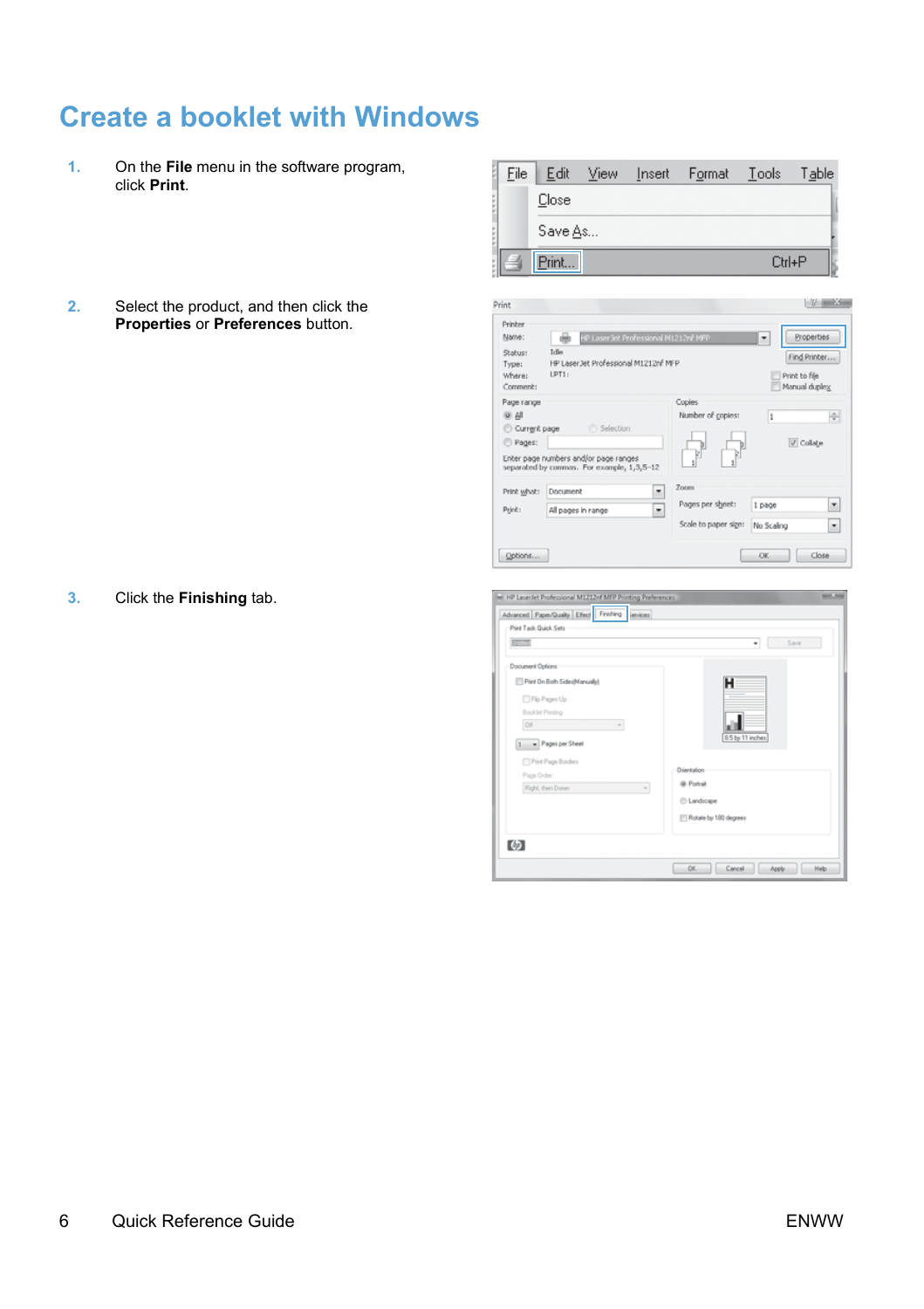**4.** Click the **Print on both sides (manually)** check box.

**5.** In the **Booklet Printing** drop-down list, select a binding option. The **Pages per sheet** option automatically changes to **2 pages per sheet**.

| Advanced Paper/Quality Effects Finishing Services |                       |
|---------------------------------------------------|-----------------------|
| Print Tack Quick Sets                             |                       |
| Untified                                          | Save<br>٠             |
| - Document Options                                |                       |
| 7 Print On Both Sides(Manually)                   | н                     |
| Flip Pages Up                                     |                       |
| Booklet Printing                                  |                       |
| on                                                |                       |
| 1 - Pages per Sheet                               | 8.5 by 11 inches      |
|                                                   |                       |
| <sup>11</sup> Pint Page Borders                   | Orientation           |
| Page Order                                        | @ Portrait            |
| Right, then Down                                  | $\sim$<br>C Landscape |
|                                                   |                       |
|                                                   | Rotate by 100 degrees |
|                                                   |                       |
| $\omega$                                          |                       |

| Print Tack Quick Sets           |                       |
|---------------------------------|-----------------------|
| Untified                        | Save<br>٠             |
| Document Options                |                       |
| 7 Print On Both Sides(Manually) |                       |
| Flip Pages Up                   | н                     |
| Booklet Printing                | al p                  |
| Letter (Left Binding)           | 8.5 by 11 inches      |
| $2 -$ Pages per Sheet           |                       |
| <sup>11</sup> Pint Page Borders |                       |
| Page Order:                     | Dientation            |
| Right, then Down                | @ Portrait<br>$\sim$  |
|                                 | C Landscape           |
|                                 | Rotate by 100 degrees |
|                                 |                       |
| $\omega$                        |                       |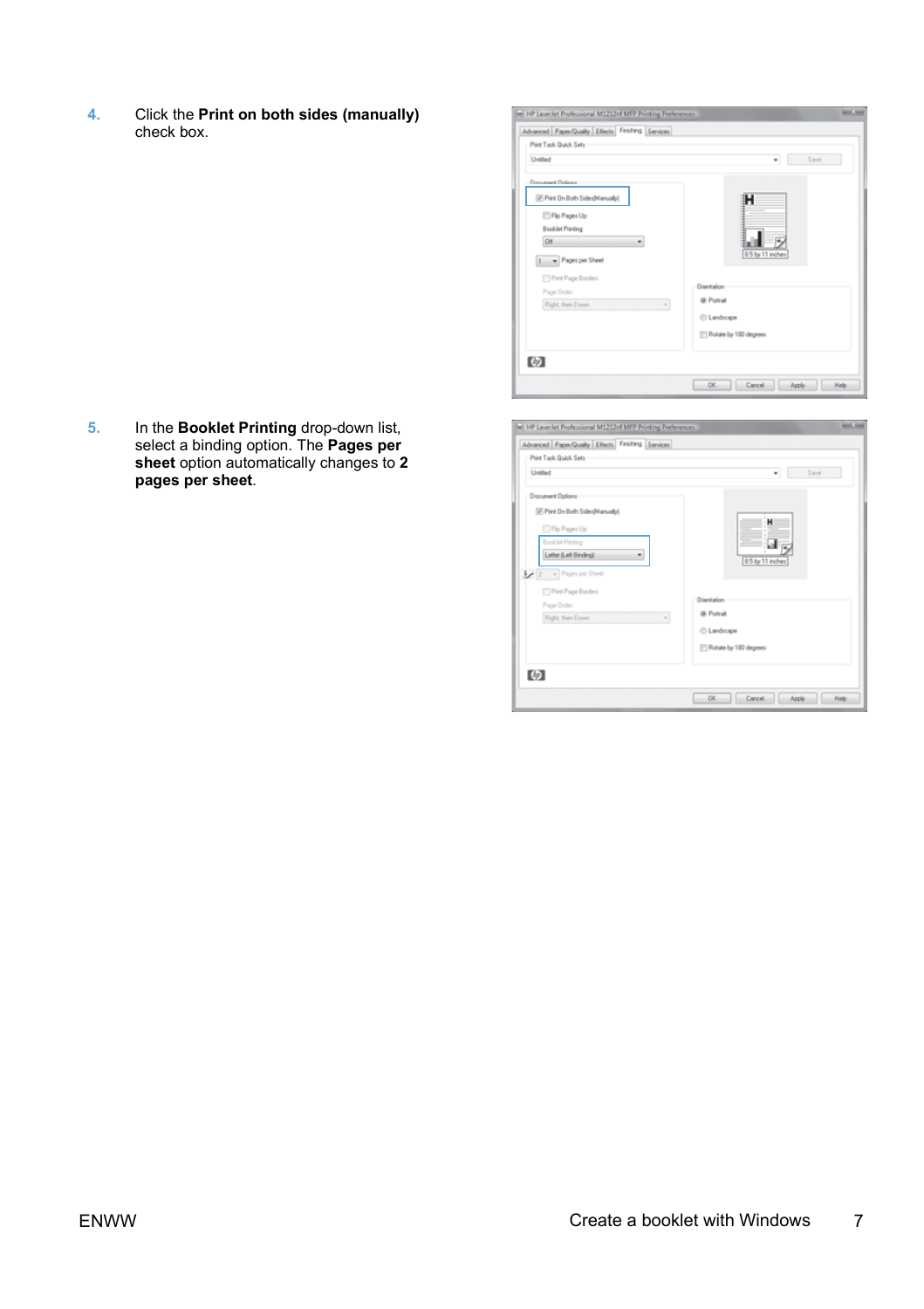### **Reduce or enlarge copies (M1130 Series)**

**1.** Load the document onto the scanner glass.



**2.** Press the Setup **button repeatedly until** the Reduce/Enlarge of light is on.



- **3.** Press the up arrow **A** to increase the copy size, or press the down arrow  $\blacktriangledown$  to decrease the copy size.
- **4.** Press the Start Copy **DA** button to start copying.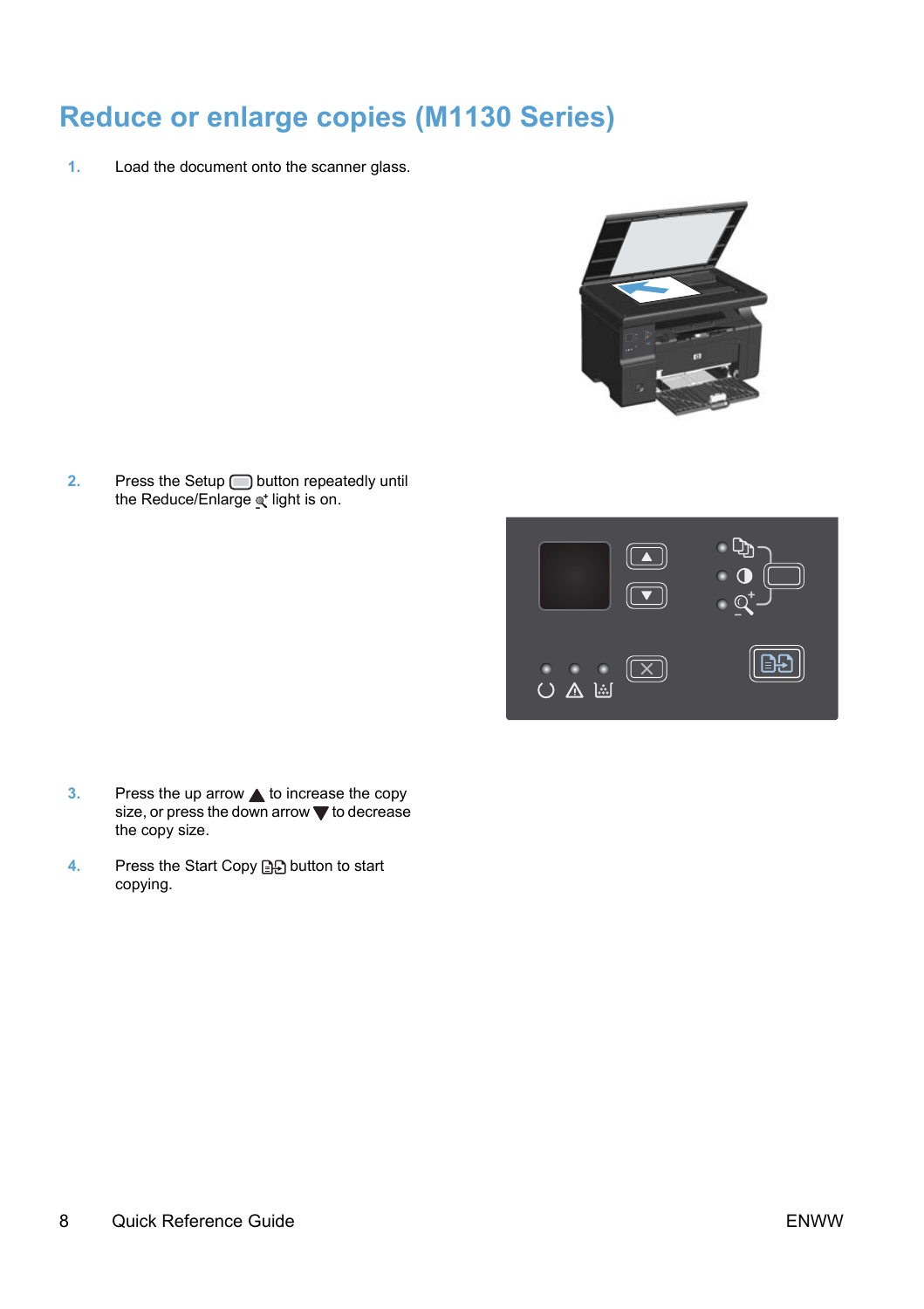### **Reduce or enlarge copies (M1210 Series)**

**1.** Load the document onto the scanner glass or into the document feeder.



**2.** Press the Copy Settings **B** button one time to open the **Reduce/Enlarge** menu.



- **3.** Use the arrow buttons to select the correct reduction or enlargement option, and then press the OK button.
- **4.** Press the Start Copy **a**, button to start copying.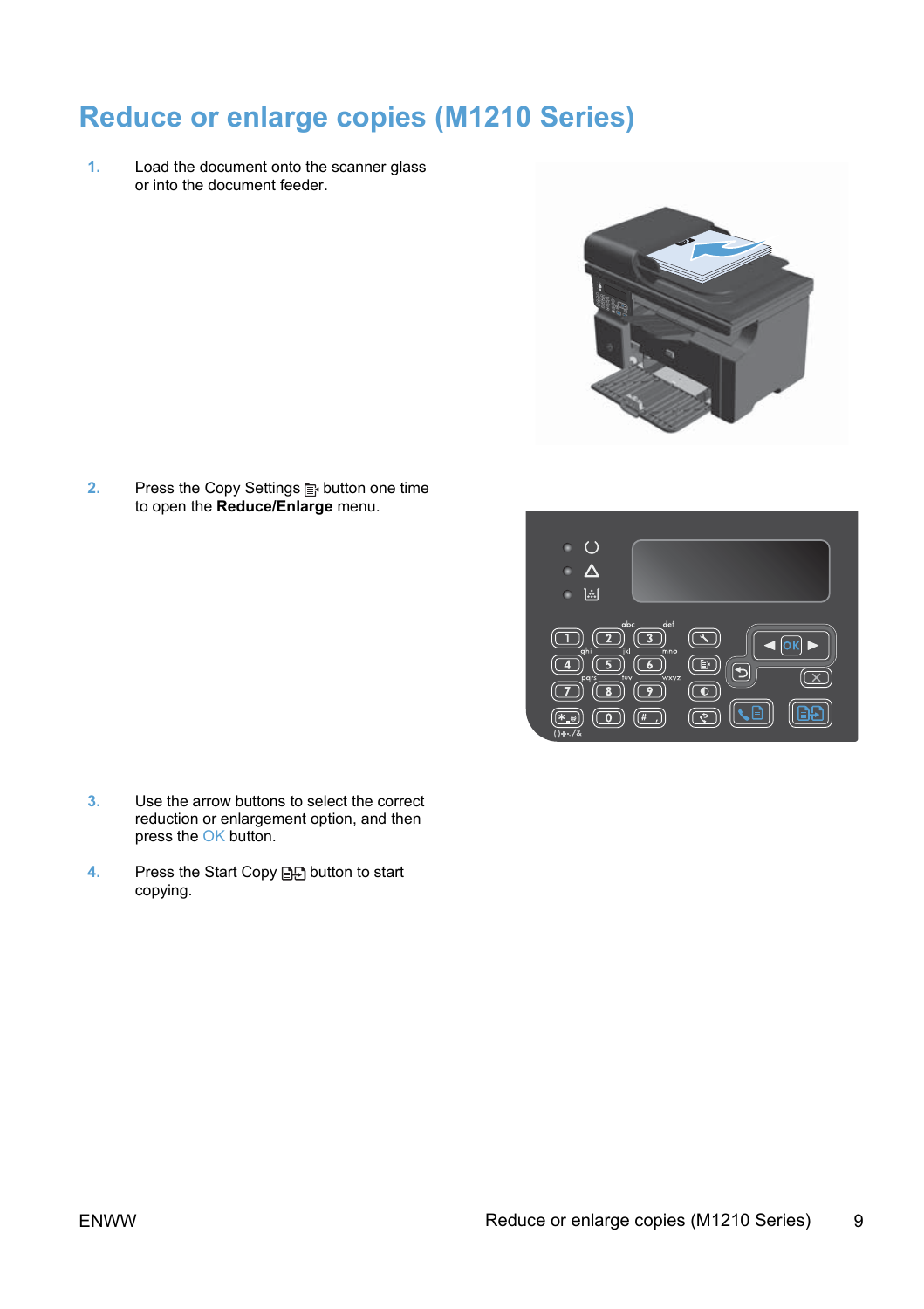### **Change the copy quality setting (M1210 Series)**

1. Press the Copy Settings **B** button two times to open the **Copy Quality** menu.



**2.** Use the arrow buttons to select a copy-quality option, and press the OK button.

**NOTE:** The setting returns to the default value after two minutes.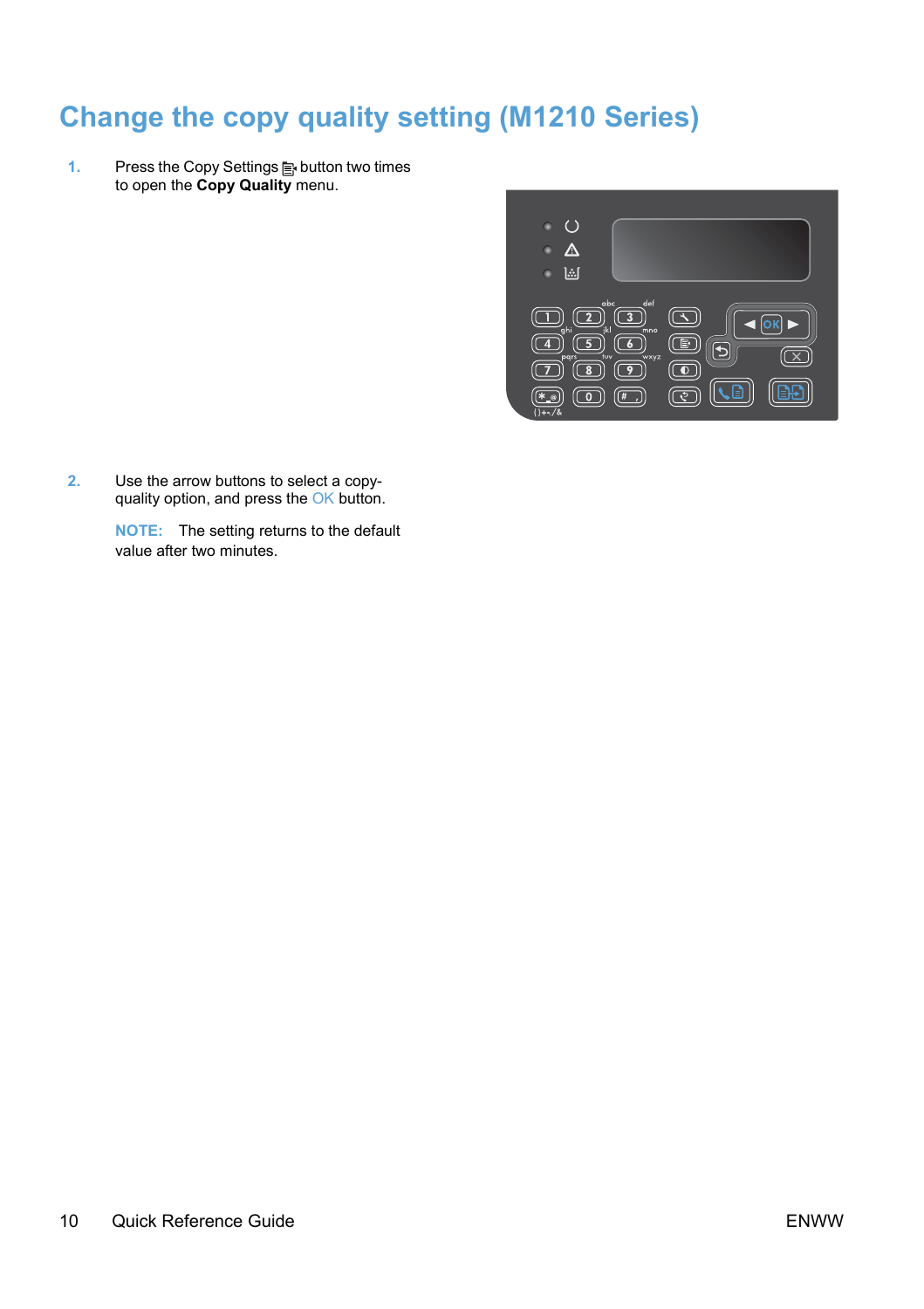### **Copy a two-sided original to a two-sided document**

**1.** Load the first page of the document onto the scanner glass or into the document feeder (M1210 Series).



- **2.** Press the Start Copy **as button**.
- **3.** Flip the original, and then reload it onto the scanner glass or into the document feeder.
- **4.** Remove the copied page from the output bin and place it face down into the input tray.



- **5.** Press the Start Copy **and** button.
- **6.** Remove the copied page from the output bin, and then set it aside for manual collating.
- **7.** Repeat steps 1 through 6, following the original document page order, until all pages of the original are copied.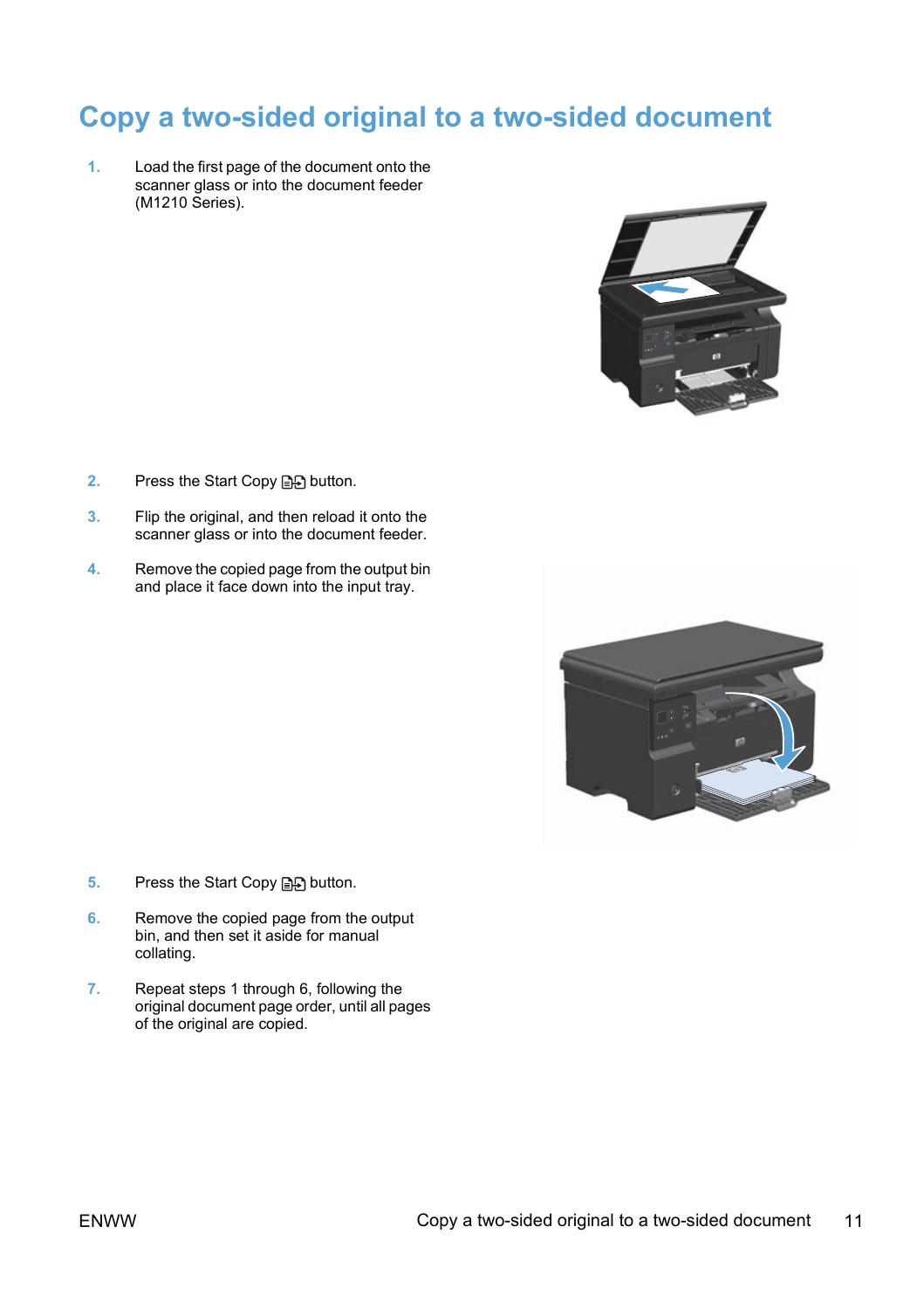### **Scan quality**

Over time, specks of debris might collect on the scanner glass and white plastic backing, which can affect performance. Use the following procedure to clean the scanner glass and white plastic backing.

**1.** Use the power switch to turn off the product, and then unplug the power cord from the electrical socket.



- **2.** Open the scanner lid.
- **3.** Clean the scanner glass and the white plastic backing with a soft cloth or sponge that has been moistened with nonabrasive glass cleaner.

**CAUTION:** Do not use abrasives, acetone, benzene, ammonia, ethyl alcohol, or carbon tetrachloride on any part of the product; these can damage the product. Do not place liquids directly on the glass or platen. They might seep and damage the product.



- **4.** Dry the glass and white plastic with a chamois or a cellulose sponge to prevent spotting.
- **5.** Plug in the product, and then use the power switch to turn on the product.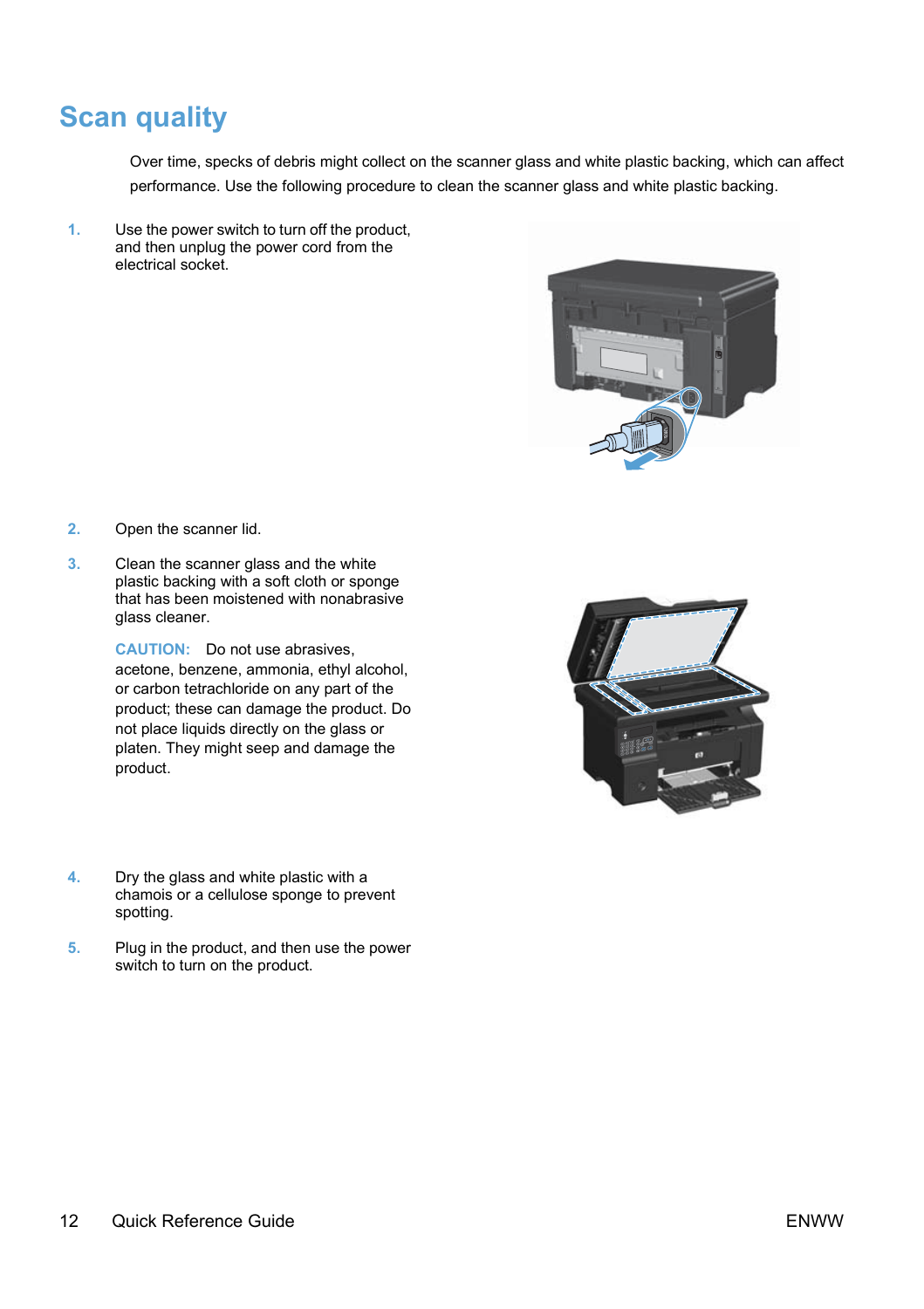### **Use the control panel to create and edit the fax phone book**

1. On the control panel, press the Setup  $\triangle$ button.



- **2.** Use the arrow buttons to select the **Phone Book** menu, and then press the OK button.
- **3.** Use the arrow buttons to select the **Add/ Edit** menu, and then press the OK button.
- **4.** Enter the fax number and name, and then press the OK button.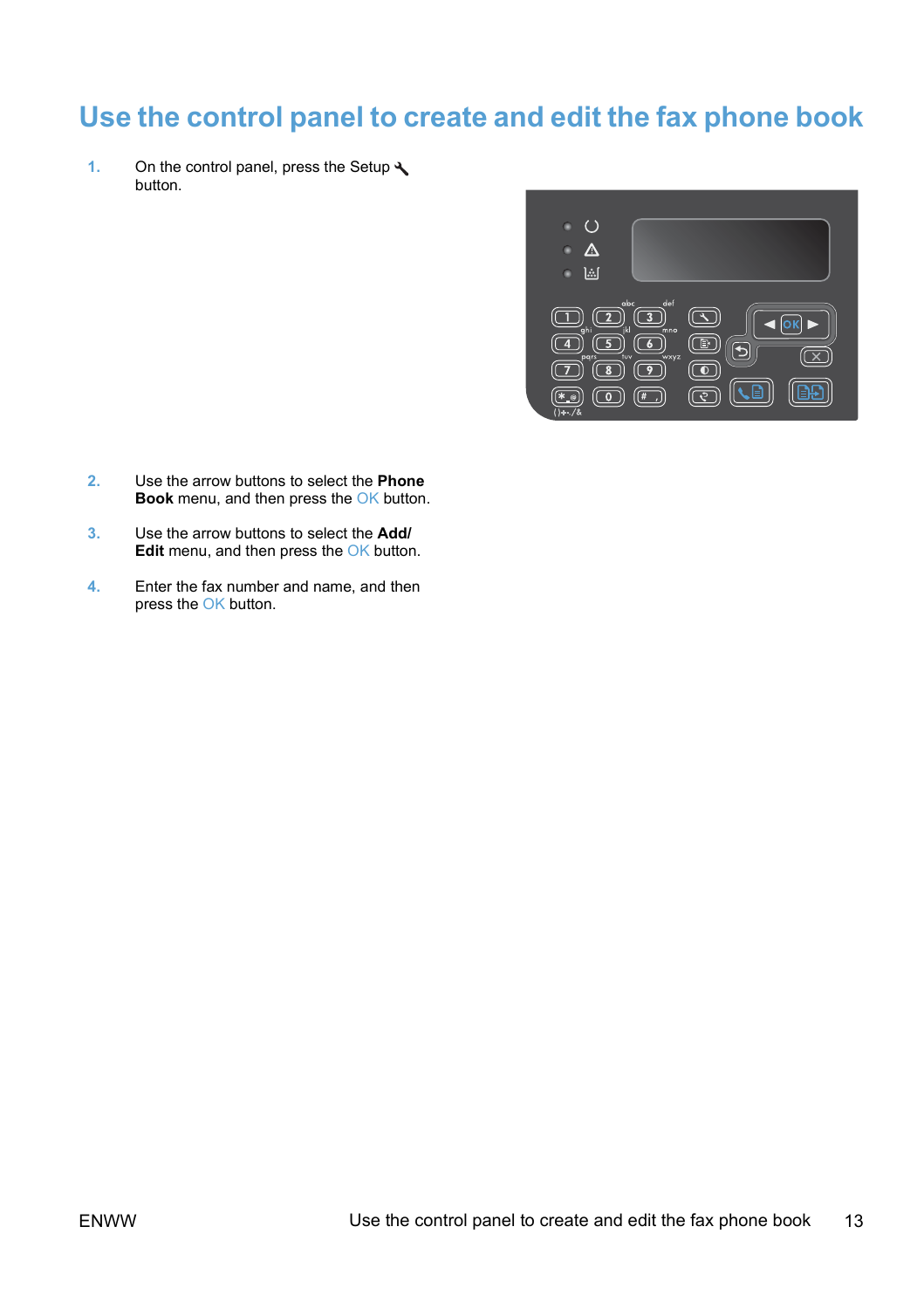### **Fax from the flatbed scanner**

**1.** Place the document face-down on the scanner glass.



- **2.** Press the Setup **\** button.
- **3.** Select the **Phone Book** menu, and then press the OK button.
- **4.** From the list, select the phone book entry. If no entry exists, use the keypad on the control panel to dial the number.
- **5.** On the control panel, press the Send  $\text{Fax} \setminus \text{bution}$ . The product starts the fax job.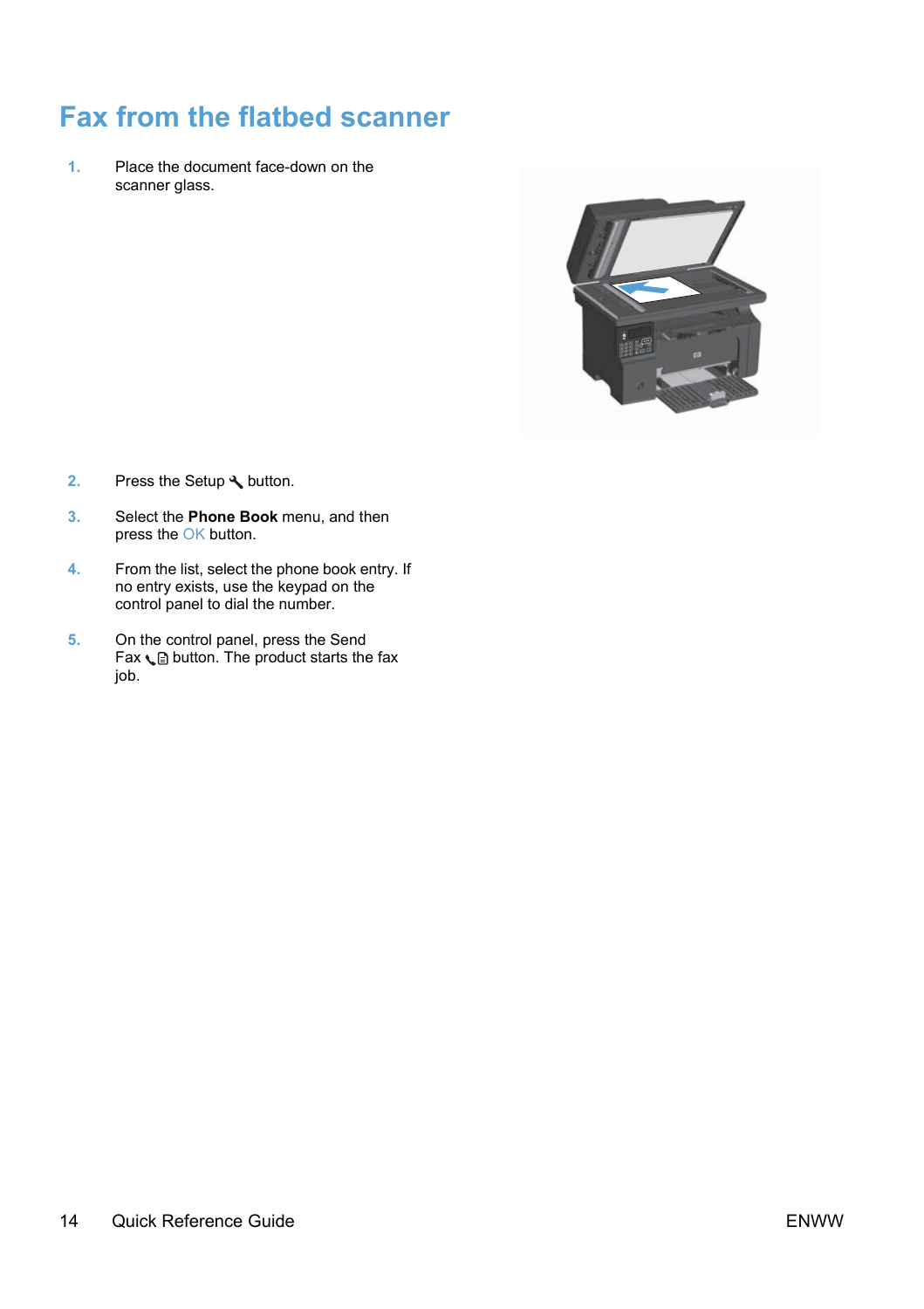### **Fax from the document feeder**

**1.** Insert the originals into the document feeder face-up.

> **NOTE:** The document feeder capacity is up to 35 sheets of 75 g/m<sup>2</sup> or 20 lb media.

**CAUTION:** To prevent damage to the product, do not use an original that contains correction tape, correction fluid, paper clips, or staples. Also, do not load photographs, small originals, or fragile originals into the document feeder.

**2.** Adjust the guides until they are snug against the paper.





- **3.** Press the Setup **\** button.
- **4.** Select the **Phone Book** menu, and then press the OK button.
- **5.** From the list, select the phone book entry. If no entry exists, use the keypad on the control panel to dial the number.
- **6.** On the control panel, press the Send Fax  $\subseteq$  button. The product starts the fax job.